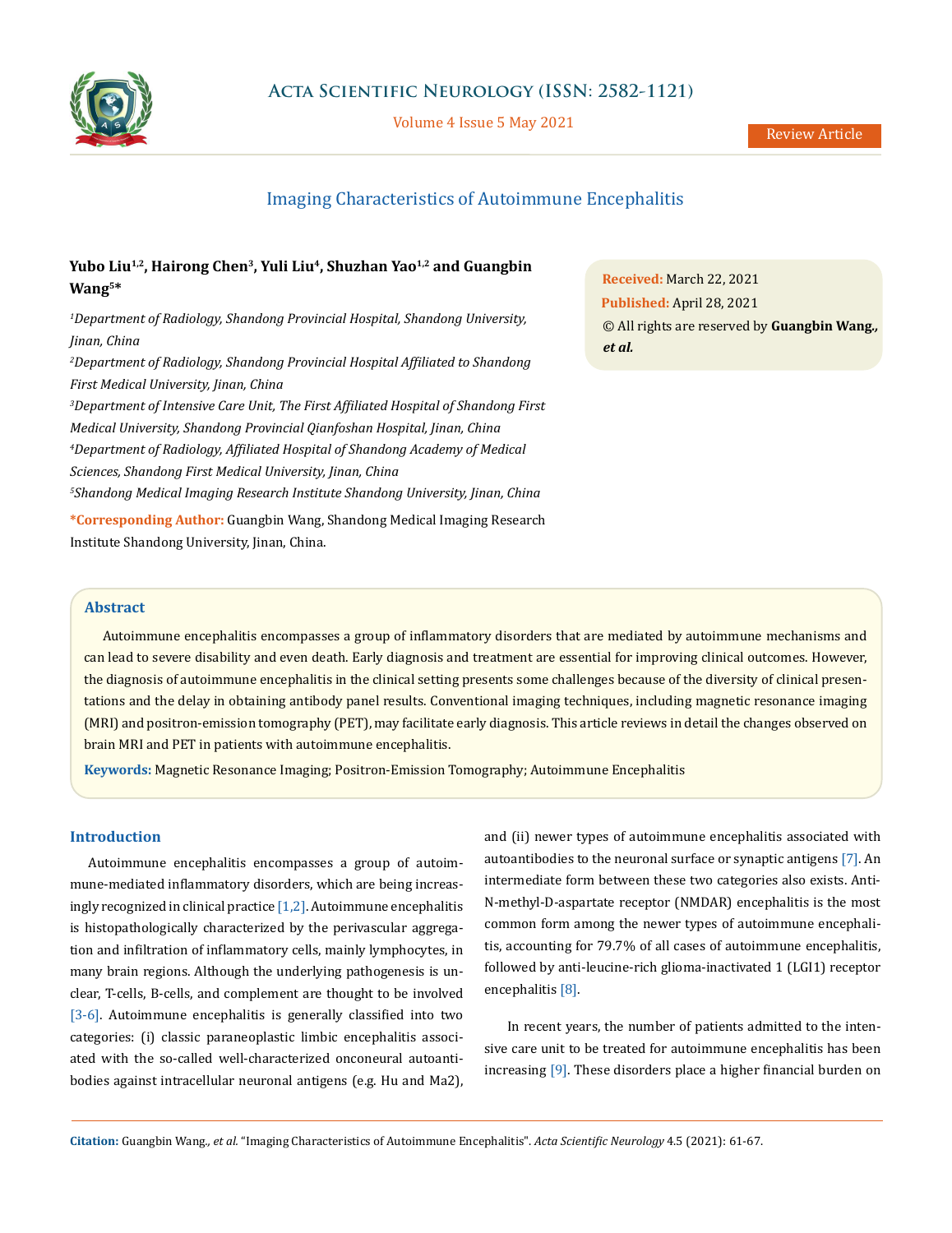patients than do other types of encephalitis (e.g. herpes simplex encephalitis) [10]. Autoimmune encephalitis may cause severe disability and even death  $[11]$ . Many researchers have investigated various methods for the accurate diagnosis and timely treatment of patients with autoimmune encephalitis [12-14]. It has been demonstrated that the early initiation of immunosuppressive therapy may improve clinical outcomes [15-19]. Because early diagnosis is the basis of early treatment, the development of more accurate diagnostic examinations is imperative. The diagnostic criteria for autoimmune encephalitis include clinical features, laboratory results, and auxiliary examination findings [20,21]. The clinical presentation of autoimmune encephalitis includes seizures, psychiatric disorders, hallucinations, catatonia, paranoid thoughts, and behavioral and mood disorders. These symptoms are heterogeneous and nonspecific. Only about 50% of patients who undergo cerebrospinal fluid analysis show mild-to-moderate lymphocytic pleocytosis and increased protein concentration at the time of symptom onset [20]. Antibody tests are confirmatory but may be negative in some patients [22]. Furthermore, these tests are only available at specialized centers, and the results are obtained after several days. The limited availability of antibody tests and the lengthy waiting period for the results often delay diagnosis and complicate the treatment of autoimmune encephalitis [23,24]. Abnormal neuroimaging findings can provide clues to the central nervous system pathology, prompting further diagnostic work up and treatment. In this review, we focus on the neuroimaging characteristics of autoimmune encephalitis.

## **Magnetic resonance imaging**

Magnetic resonance imaging (MRI) is a relatively economical and convenient auxiliary examination that is widely used in the diagnosis and treatment of nervous system diseases. MRI abnormality is one of the diagnostic criteria for autoimmune encephalitis [20]. Brain MRI is not only an auxiliary diagnostic tool for autoimmune encephalitis but also plays a role in follow-up, monitoring, and prognostic evaluation.

Autoimmune encephalitis is a type of limbic encephalitis mediated by autoantibodies. However, it is now known that extra-limbic structures can also be affected. The imaging findings characteristic of various types of autoimmune encephalitis are distinct. Kamble., *et al*. [25] retrospectively analyzed the MRI results of 15 patients with autoimmune neuronal synaptic encephalitis, including 9 patients with anti-NMDA antibodies, 4 patients with anti-TPO antibodies, and 2 patients with anti-VGKC antibodies. Both patients with anti-VGKC antibodies had abnormal imaging findings, while only 60% of the patients with anti-NMDA antibodies had abnormal imaging findings. Among the four patients with anti-TPO antibodies, one presented normal MRI findings, while the other three patients exhibited diffuse brain atrophy. This suggests that the incidence of MRI abnormalities differs among the various types of autoimmune encephalitis.

The nature of the MRI changes associated with various types of autoimmune encephalitis has previously been investigated. Newey., *et al*. [26] evaluated six patients with anti-VGKC receptor autoimmune encephalitis, all of whom had abnormal MRI findings. Most of these patients had mesial temporal lobe hyperintensity on T2-weighted/fluid-attenuated inversion recovery (FLAIR) images. Anti-VGKC receptor autoimmune encephalitis may also manifest on MRI as restricted diffusion in the hippocampus, anterior cingulate gyrus, and insular cortex [25]. A study of patients with anti-NMDAR encephalitis found that 50% of the patients had no abnormal MRI findings and that the other half showed only nonspecific changes in the grey and white matter [27]. Bacchi., *et al*. [28] analyzed the MRI abnormalities described in 41 studies of anti-NMDAR encephalitis. They found that the most common abnormalities were hyperintensity in the temporal lobe, usually in the medial region, on T2 weighted/FLAIR images. The incidence of gray-matter changes in the cerebral cortex was approximately equal to that of subcortical white-matter changes. High signal changes were also seen in the frontal lobe, hippocampus, periventricular region, and cerebellum (Figure 1). Other affected structures included the basal ganglia, insula, brainstem, and thalamus. Brain atrophy was seen on diffusion-weighted MRI in two patients with temporal lobe atrophy and one patient with hippocampal atrophy (Figure 2). Leptomeningeal enhancement was the most common manifestation on enhanced scans, followed by cortical enhancement. Pediatric patients with definite autoimmune encephalitis also showed MRI abnormalities within the limbic structures, especially the anteromedial temporal lobe (56%) [29]. The deep white matter of the brain, rather than the limbic system, was found to be most prone to MRI abnormalities in patients with autoimmune encephalitis of non-neoplastic etiology, especially those with anti-GABABR encephalitis [30]. Extra-limbic involvement has also been reported in patients with anti-GAD antibody-associated autoimmune encephalitis [31]. T2 weighted/FLAIR images revealed hyperintense mass-like lesions in the left anterior superior frontal gyrus and the right temporal

**Citation:** Guangbin Wang*., et al.* "Imaging Characteristics of Autoimmune Encephalitis". *Acta Scientific Neurology* 4.5 (2021): 61-67.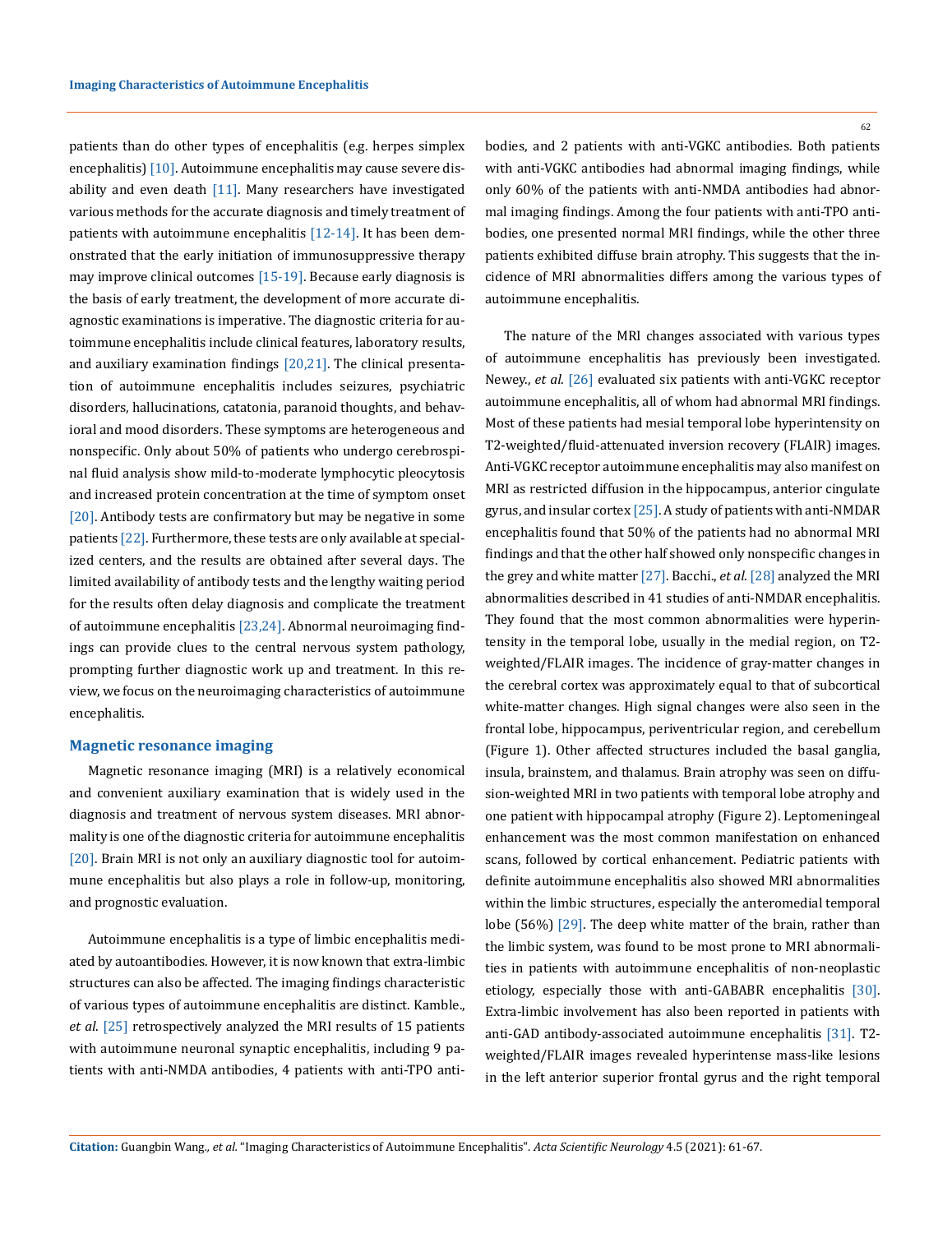lobe. Involvement of the right internal and external capsules was also detected. The lesions did not exhibit gadolinium enhancement. Furthermore, an association between clinical manifestations and MRI lesions was found during the treatment process. MRI revealed enlargement of the lesions when the disease worsened and new non-enhancing hyperintense lesions appeared on T2-weighted/ FLAIR images when the disease recurred [31].



**Figure 1**



**Figure 2**

At present, the etiology and pathophysiology of AIE remain unclear. Finke., *et al*. [32] conducted a case-control study of 24 patients with an established diagnosis of anti-NMDAR encephalitis and age- and gender-matched controls. They found significantly reduced functional connectivity of the left and right hippocampus in the patients with anti-NMDAR encephalitis as compared with controls. In addition, diffusion tensor imaging revealed extensive white-matter changes, which were most prominent in the cingulum and were correlated with disease severity. However, they observed no significant differences between patients and controls in T1/T2-weighted structural imaging or gray-matter morphology. Peer., *et al.* [33] observed alterations in functional connectivity, including impaired hippocampal functional connectivity, decoupling of the medial temporal and default-mode networks, and overall impairment of frontotemporal connections, in patients with autoimmune encephalitis. These alterations were associated with memory impairment and schizophrenia-like symptoms. Szots., *et al*. [34] examined structural and metabolic brain abnormalities in patients with LGI1 encephalitis by using various MRI techniques, including automated volumetry, diffusion tensor imaging, and magnetic resonance spectroscopy (MRS). The results showed that the pathological changes affected not only the temporomesial structures but also the frontal lobes and the cerebellum. Global brain atrophy and disintegration of the white-matter tracts were associated with poor clinical outcomes among patients with LGI1 encephalitis. MRS revealed lower levels of glutamine/glutamate in the white matter in patients with LGI1 encephalitis than in controls. Notably, alterations in functional connectivity may not only impair connectivity but also increase connectivity [35].

Few studies have assessed the association between various MRI features and disease prognosis. In a study of patients with anti-NMDAR encephalitis, Iizuka., *et al*. [36] reported that cerebellar atrophy was progressive, irreversible, and associated with poor long-term outcomes. However, diffuse cerebral atrophy without cerebellar atrophy was reversible and not associated with poor outcomes. Another study on patients with relapsing anti-NMDAR encephalitis found that the incidence of relapse was not correlated with the incidence of MRI abnormalities [37]. Further research is needed to characterize the correlation between MRI changes and clinical outcomes.

In studies of autoimmune encephalitis, the proportion of normal MRI scans varies widely [38,39]. Therefore, negative MRI findings cannot be used as evidence to exclude a diagnosis of autoimmune encephalitis. Some studies have reported that the incidence of positive MRI findings decreases after the acute phase of the

63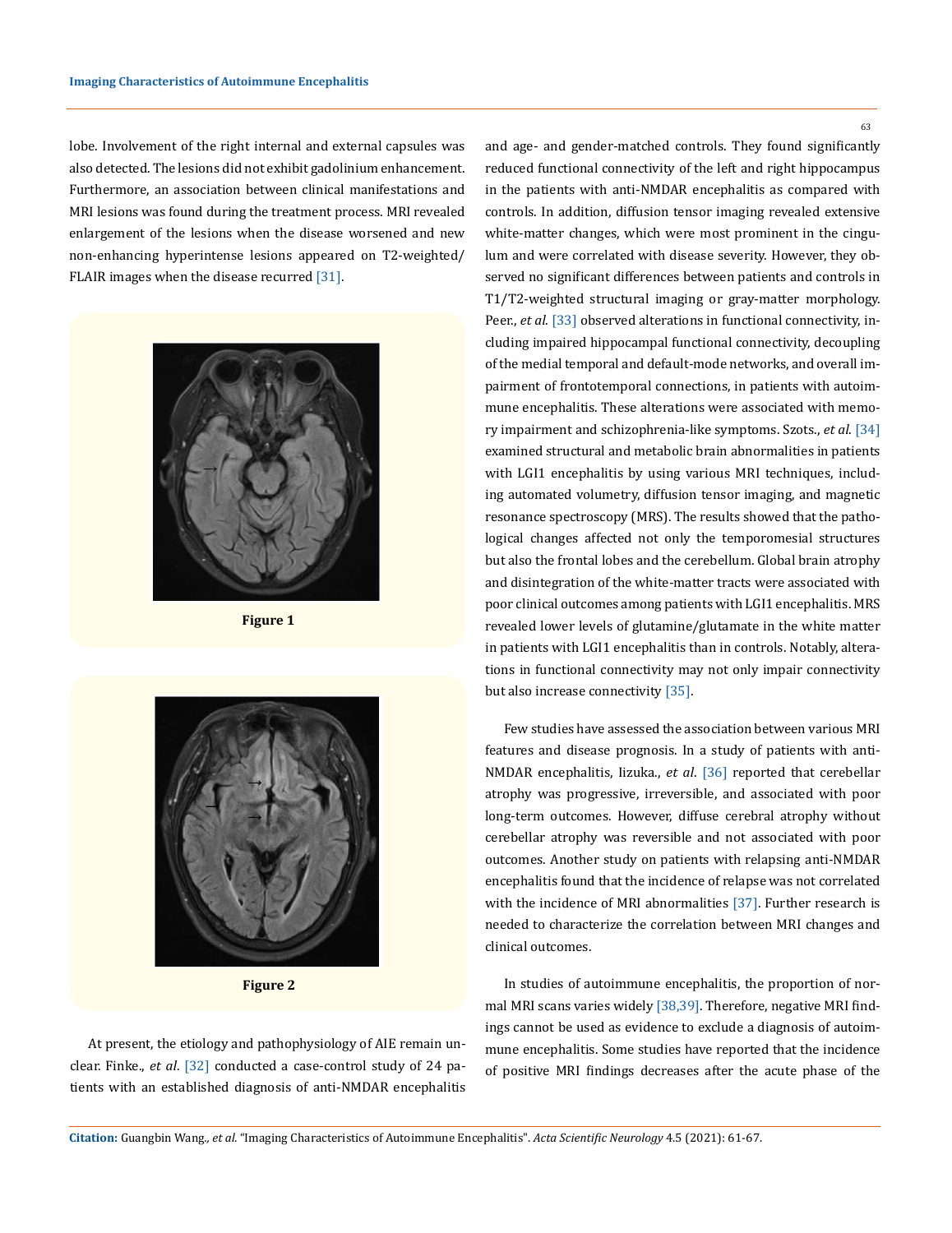disease [25,36]. However, other studies have described conflicting results, i.e. the proportion of MRI abnormalities increases with disease progression [40,41]. Thus, it is necessary to continue to study the MRI manifestations of various types of autoimmune encephalitis in different stages.

#### **Positron-emission tomography**

Positron-emission tomography (PET) functional neuroimaging may help overcome the diagnostic limitations of MRI [42,43] by improving the diagnostic sensitivity in autoimmune encephalitis [44]. <sup>18</sup>F-Fluorodeoxy-glucose PET (<sup>18</sup>F-FDG PET) is currently the functional imaging method used most commonly in clinical practice for evaluating brain metabolism and this method is able to detect abnormalities with greater sensitivity than MRI [26]. Solnes., *et al*. [45] retrospectively reviewed 23 cases of antibody-positive autoimmune encephalitis to determine the rate of positive MRI and  $18F-FDG$  PET abnormalities. They found that abnormalities were more often observed on <sup>18</sup>F-FDG PET than on MRI. The most common abnormality on brain <sup>18</sup>F-FDG PET imaging was lobar hypometabolism, which was most frequently observed in the parietal lobe, followed by the occipital lobe. Although <sup>18</sup>F-FDG PET is more sensitive than MRI, not all autoimmune encephalitis patients have positive PET scans. In one study, only 85% of patients were found to have abnormalities on FDG-PET: hypometabolism in 69% of patients, hypermetabolism in 3% of patients, and both hyper- and hypometabolism in 13% of patients  $[46]$ . Thus, the most common abnormality of brain metabolism in patients with antibody-positive autoimmune encephalitis is hypometabolism.

Various metabolic abnormalities have been detected in patients with autoimmune encephalitis. For example, patients with anti-GAD receptor encephalitis have anomalies of brain metabolism ranging from hypermetabolism in the basal ganglia and brainstem, to bilateral hypermetabolism in the basal ganglia and mesial temporal lobe with hypometabolism in the parieto-temporal lobe, to cerebellar hypometabolism alone  $[18]$ . However, patients with anti-NMDAR encephalitis have a common pattern of brain metabolic changes: glucose hypermetabolism in the frontal and temporal lobes and hypometabolism in the occipital lobes [47]. Furthermore, the abnormal metabolic pattern is related to disease severity [48]. Novy., *et al*. [49] confirmed an anteroposterior metabolic gradient and found a significant increase in FDG uptake in the caudate nuclei in patients with anti-NMDAR encephalitis. Yuan., *et al*. [50] re64

viewed the PET scans of patients at various stages of anti-NMDAR encephalitis. They observed changes in anteroposterior metabolic gradient and found that these changes in brain metabolism were related to the clinical course and antibody level. In the acute and subacute phases, severe hypometabolism was observed bilaterally in the occipital lobes, with relatively mild hypermetabolism in the parietal and frontal lobes, as well as the basal ganglia. Antibody levels were also high during these phases. Extensive cortical hypometabolism and low antibody levels were observed during the early recovery phase. During the recovery phase, PET images were almost within the normal range, and all antibody tests yielded negative results. The relapsing phase was characterized by heterogeneous abnormalities of brain metabolism.

Changes in brain metabolism have also been associated with the severity of the clinical manifestations of autoimmune encephalitis. Patients with mild catatonia had hypermetabolism in the frontotemporoparietal regions and bilaterally in the basal ganglia. However, patients with severe catatonia had more significant and widespread hypermetabolic changes in the thalamus and brainstem. The extent of the hypometabolic changes did not markedly differ among patients. This pattern suggests that the severity of catatonia may be associated with hypermetabolism rather than hypometabolism [51]. Upon recovery from autoimmune encephalitis, brain metabolism returned to normal [48,52]. One study on pediatric patients with anti-NMDAR encephalitis patients found that changes in cerebral metabolism were related to clinical severity and paralleled prognosis [43]. FDG-PET imaging has clinical applications in the follow-up evaluation and therapeutic monitoring of patients with autoimmune encephalitis [53]. However, few reports have evaluated prognostication based on FDG-PET in autoimmune encephalitis and the utility of this technique in predicting the prognosis of these patients remains to be determined [54].

#### **Conclusion**

In summary, autoimmune encephalitis may involve the limbic system as well as extra-limbic structures. The clinical manifestations of autoimmune encephalitis are nonspecific and heterogenous. Although the imaging features of different types of autoimmune encephalitis vary widely, some previous studies [36,44] suggest that neuroimaging helps in detecting abnormalities early, making an accurate diagnosis, determining disease severity, and predicting prognosis.

**Citation:** Guangbin Wang*., et al.* "Imaging Characteristics of Autoimmune Encephalitis". *Acta Scientific Neurology* 4.5 (2021): 61-67.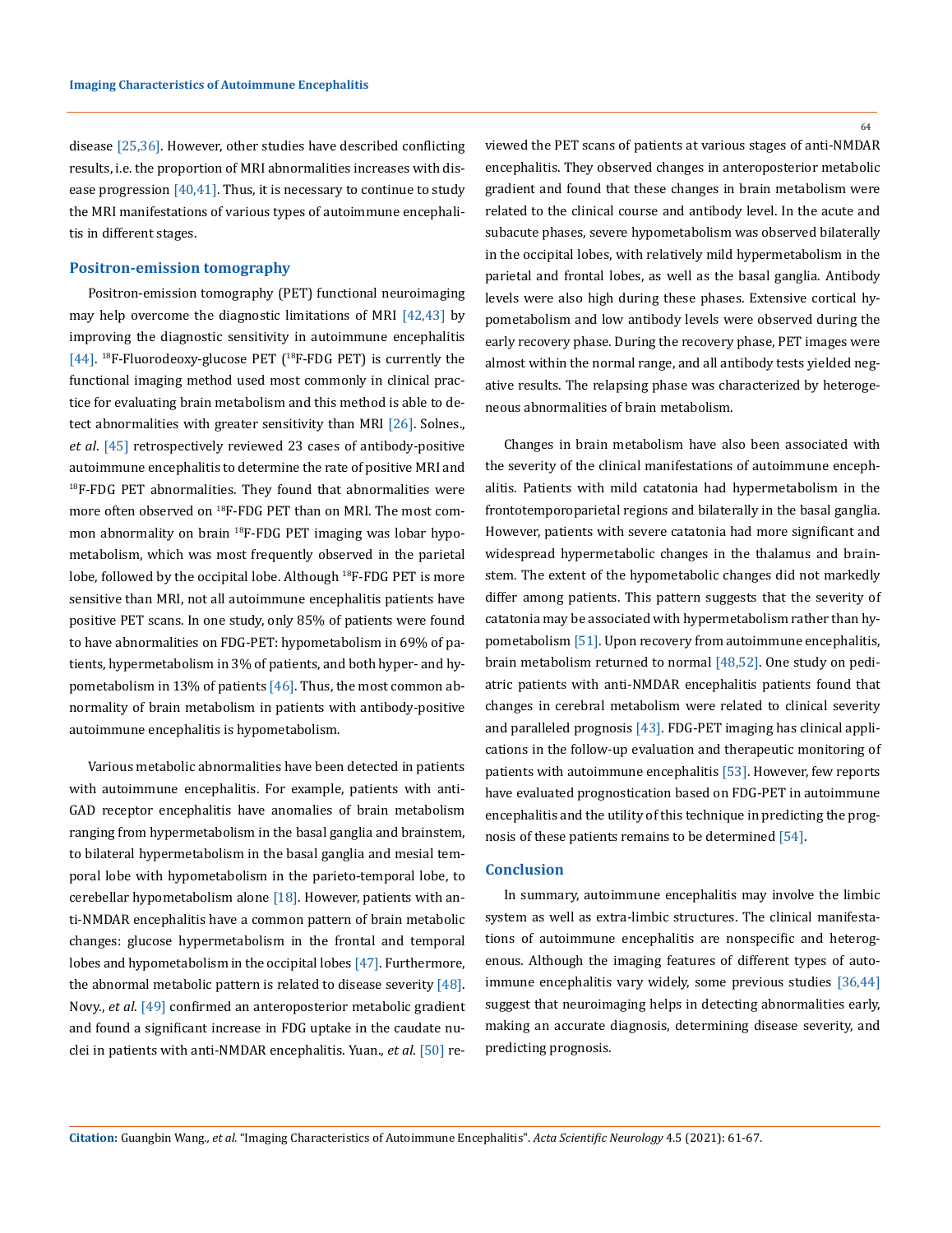The existing studies on neuroimaging in autoimmune encephalitis are almost all retrospective studies with relatively small sample sizes. Additional large-scale studies will be necessary to systematically evaluate the value of neuroimaging in the early diagnosis and timely evaluation of therapeutic efficacy, as well as the prediction of prognosis, in patients with autoimmune encephalitis.

## **Funding Support**

No funding support.

#### **Conflict of Interest**

The authors declared no conflict of interest.

## **Bibliography**

- 1. Ramanathan S., *et al*[. "Autoimmune encephalitis: recent up](https://pubmed.ncbi.nlm.nih.gov/24246947/)[dates and emerging challenges".](https://pubmed.ncbi.nlm.nih.gov/24246947/) *Journal of Clinical Neuroscience* [21.5 \(2014\): 722-730.](https://pubmed.ncbi.nlm.nih.gov/24246947/)
- 2. Zuliani L., *et al*[. "Management of antibody-mediated autoim](https://pubmed.ncbi.nlm.nih.gov/31161339/)[mune encephalitis in adults and children: literature review](https://pubmed.ncbi.nlm.nih.gov/31161339/)  [and consensus-based practical recommendations".](https://pubmed.ncbi.nlm.nih.gov/31161339/) *Neurological Sciences* [40 \(2019\): 2017-2030.](https://pubmed.ncbi.nlm.nih.gov/31161339/)
- 3. [Hoftberger R and Lassmann H. "Immune-mediated disorders".](https://pubmed.ncbi.nlm.nih.gov/28987176/)  *[Handbook of Clinical Neurology](https://pubmed.ncbi.nlm.nih.gov/28987176/)* 145 (2017): 285-299.
- 4. Kelleher E., *et al*[. "Autoantibodies and Psychosis".](https://pubmed.ncbi.nlm.nih.gov/31292938/) *Current Top[ics in Behavioral Neurosciences](https://pubmed.ncbi.nlm.nih.gov/31292938/)* 44 (2020): 85-123.
- 5. Selmi C., *et al*[. "Current trends in autoimmunity and the ner](https://www.researchgate.net/publication/306390767_Current_trends_in_autoimmunity_and_the_nervous_system)vous system". *[Journal of Autoimmunity](https://www.researchgate.net/publication/306390767_Current_trends_in_autoimmunity_and_the_nervous_system)* 75 (2016): 20-29.
- 6. Varley J., *et al*[. "Autoantibody-mediated diseases of the CNS:](https://www.sciencedirect.com/science/article/pii/S002839081730196X)  [Structure, dysfunction and therapy".](https://www.sciencedirect.com/science/article/pii/S002839081730196X) *Neuropharmacology* 132 [\(2018\): 71-82.](https://www.sciencedirect.com/science/article/pii/S002839081730196X)
- 7. Leypoldt F., *et al*[. "Autoimmune encephalopathies".](https://www.ncbi.nlm.nih.gov/pmc/articles/PMC4363225/) *Annals of [the New York Academy of Sciences](https://www.ncbi.nlm.nih.gov/pmc/articles/PMC4363225/)* 1338 (2015): 94-114.
- 8. Guan HZ., *et al*[. "Autoimmune Encephalitis: An Expanding](https://www.ncbi.nlm.nih.gov/pmc/articles/PMC4852682/)  [Frontier of Neuroimmunology".](https://www.ncbi.nlm.nih.gov/pmc/articles/PMC4852682/) *Chinese Medical Journal* 129.9 [\(2016\): 1122-1127.](https://www.ncbi.nlm.nih.gov/pmc/articles/PMC4852682/)
- 9. Harutyunyan G., *et al*[. "Autoimmune Encephalitis at the Neuro](https://pubmed.ncbi.nlm.nih.gov/28028790/)[logical Intensive Care Unit: Etiologies, Reasons for Admission](https://pubmed.ncbi.nlm.nih.gov/28028790/)  and Survival". *[Neurocritical Care](https://pubmed.ncbi.nlm.nih.gov/28028790/)* 27.1 (2017): 82-89.
- 10. Cohen J., *et al*[. "Autoimmune encephalitis: A costly condition".](https://n.neurology.org/content/autoimmune-encephalitis-cost-perspective)  *Neurology* [92.9 \(2019\): e964-e972.](https://n.neurology.org/content/autoimmune-encephalitis-cost-perspective)
- 11. Broadley J., *et al*[. "Prognosis in autoimmune encephalitis: Da](https://www.ncbi.nlm.nih.gov/pmc/articles/PMC6290378/)tabase". *Data in Brief* [21 \(2018\): 2694-2703.](https://www.ncbi.nlm.nih.gov/pmc/articles/PMC6290378/)
- 12. [Bien CG. "Diagnosing autoimmune encephalitis based on clini](https://pubmed.ncbi.nlm.nih.gov/30676128/)[cal features and autoantibody findings".](https://pubmed.ncbi.nlm.nih.gov/30676128/) *Expert Review of Clinical Immunology* [15.5 \(2019\): 511-527.](https://pubmed.ncbi.nlm.nih.gov/30676128/)
- 13. Blaabjerg M., *et al*[. "Editorial: Emerging Challenges in the Di](https://www.frontiersin.org/research-topics/6767/emerging-challenges-in-the-diagnosis-and-treatment-of-autoimmune-encephalitis)[agnosis and Treatment of Autoimmune Encephalitis".](https://www.frontiersin.org/research-topics/6767/emerging-challenges-in-the-diagnosis-and-treatment-of-autoimmune-encephalitis) *Fron[tiers in Neurology](https://www.frontiersin.org/research-topics/6767/emerging-challenges-in-the-diagnosis-and-treatment-of-autoimmune-encephalitis)* 10 (2019): 146.
- 14. Hermetter C., *et al*[. "Systematic Review: Syndromes, Early Di](https://www.ncbi.nlm.nih.gov/pmc/articles/PMC6135049/)[agnosis, and Treatment in Autoimmune Encephalitis".](https://www.ncbi.nlm.nih.gov/pmc/articles/PMC6135049/) *Fron[tiers in Neurology](https://www.ncbi.nlm.nih.gov/pmc/articles/PMC6135049/)* 9 (2018): 706.
- 15. Titulaer MJ., *et al*[. "Treatment and prognostic factors for long](https://pubmed.ncbi.nlm.nih.gov/23290630/)[term outcome in patients with anti-NMDA receptor encepha](https://pubmed.ncbi.nlm.nih.gov/23290630/)[litis: an observational cohort study".](https://pubmed.ncbi.nlm.nih.gov/23290630/) *Lancet Neurology* 12.2 [\(2013\): 157-165.](https://pubmed.ncbi.nlm.nih.gov/23290630/)
- 16. Byrne S., *et al*[. "Earlier treatment of NMDAR antibody enceph](https://www.researchgate.net/publication/280695156_Earlier_treatment_of_NMDAR_antibody_encephalitis_in_children_results_in_a_better_outcome)[alitis in children results in a better outcome".](https://www.researchgate.net/publication/280695156_Earlier_treatment_of_NMDAR_antibody_encephalitis_in_children_results_in_a_better_outcome) *Neurology: Neu[roimmunology and NeuroInflammation](https://www.researchgate.net/publication/280695156_Earlier_treatment_of_NMDAR_antibody_encephalitis_in_children_results_in_a_better_outcome)* 2.4 (2015): e130.
- 17. Irani SR., *et al*[. "N-methyl-D-aspartate antibody encephalitis:](https://pubmed.ncbi.nlm.nih.gov/20511282/)  [temporal progression of clinical and paraclinical observations](https://pubmed.ncbi.nlm.nih.gov/20511282/)  [in a predominantly non-paraneoplastic disorder of both sex](https://pubmed.ncbi.nlm.nih.gov/20511282/)es". *Brain* [133.6 \(2010\): 1655-1667.](https://pubmed.ncbi.nlm.nih.gov/20511282/)
- 18. Tripathi M., *et al*[. "Metabolic topography of autoimmune non](https://pubmed.ncbi.nlm.nih.gov/29255919/)[paraneoplastic encephalitis".](https://pubmed.ncbi.nlm.nih.gov/29255919/) *Neuroradiology* 60.2 (2018): [189-198.](https://pubmed.ncbi.nlm.nih.gov/29255919/)
- 19. [Vollmer TL and McCarthy M. "Autoimmune encephalitis: A](https://pubmed.ncbi.nlm.nih.gov/27037233/)  [more treatable tragedy if diagnosed early".](https://pubmed.ncbi.nlm.nih.gov/27037233/) *Neurology* 86.18 [\(2016\): 1655-1656.](https://pubmed.ncbi.nlm.nih.gov/27037233/)
- 20. Graus F., *et al*[. "A clinical approach to diagnosis of autoimmune](https://pubmed.ncbi.nlm.nih.gov/26906964/)  encephalitis". *[The Lancet Neurology](https://pubmed.ncbi.nlm.nih.gov/26906964/)* 15.4 (2016): 391-404.
- 21. [Neurology Branch of Chinese Medical Association. Chinese ex](https://pubmed.ncbi.nlm.nih.gov/28468084/)[pert consensus on the diagnosis and management of autoim](https://pubmed.ncbi.nlm.nih.gov/28468084/)mune encephalitis". *[Chinese Journal of Neurology](https://pubmed.ncbi.nlm.nih.gov/28468084/)* 50.2 (2017): [91-98.](https://pubmed.ncbi.nlm.nih.gov/28468084/)
- 22. [Lee SK and Lee ST. "The Laboratory Diagnosis of Autoimmune](https://www.ncbi.nlm.nih.gov/pmc/articles/PMC5206099/)  Encephalitis". *[Journal of Epilepsy Research](https://www.ncbi.nlm.nih.gov/pmc/articles/PMC5206099/)* 6.2 (2016): 45-50.
- 23. [Antoine JC. "Autoimmune encephalitis: paving the way for ear](https://pubmed.ncbi.nlm.nih.gov/26906965/)ly diagnosis". *Lancet Neurology* [15.4 \(2016\): 349-350.](https://pubmed.ncbi.nlm.nih.gov/26906965/)
- 24. Dubey D., *et al*[. "Characteristics of Autoimmune Encephalitis at](https://n.neurology.org/content/84/14_Supplement/P4.058)  [Two Teaching Hospitals".](https://n.neurology.org/content/84/14_Supplement/P4.058) *AAN Enterprises* (2015): 4.
- 25. Kamble N., *et al*[. "Clinical and imaging characteristics of 16](https://pubmed.ncbi.nlm.nih.gov/26448226/)  [patients with autoimmune neuronal synaptic encephalitis".](https://pubmed.ncbi.nlm.nih.gov/26448226/)  *Neurology India* [63.5 \(2015\): 687-696.](https://pubmed.ncbi.nlm.nih.gov/26448226/)

**Citation:** Guangbin Wang*., et al.* "Imaging Characteristics of Autoimmune Encephalitis". *Acta Scientific Neurology* 4.5 (2021): 61-67.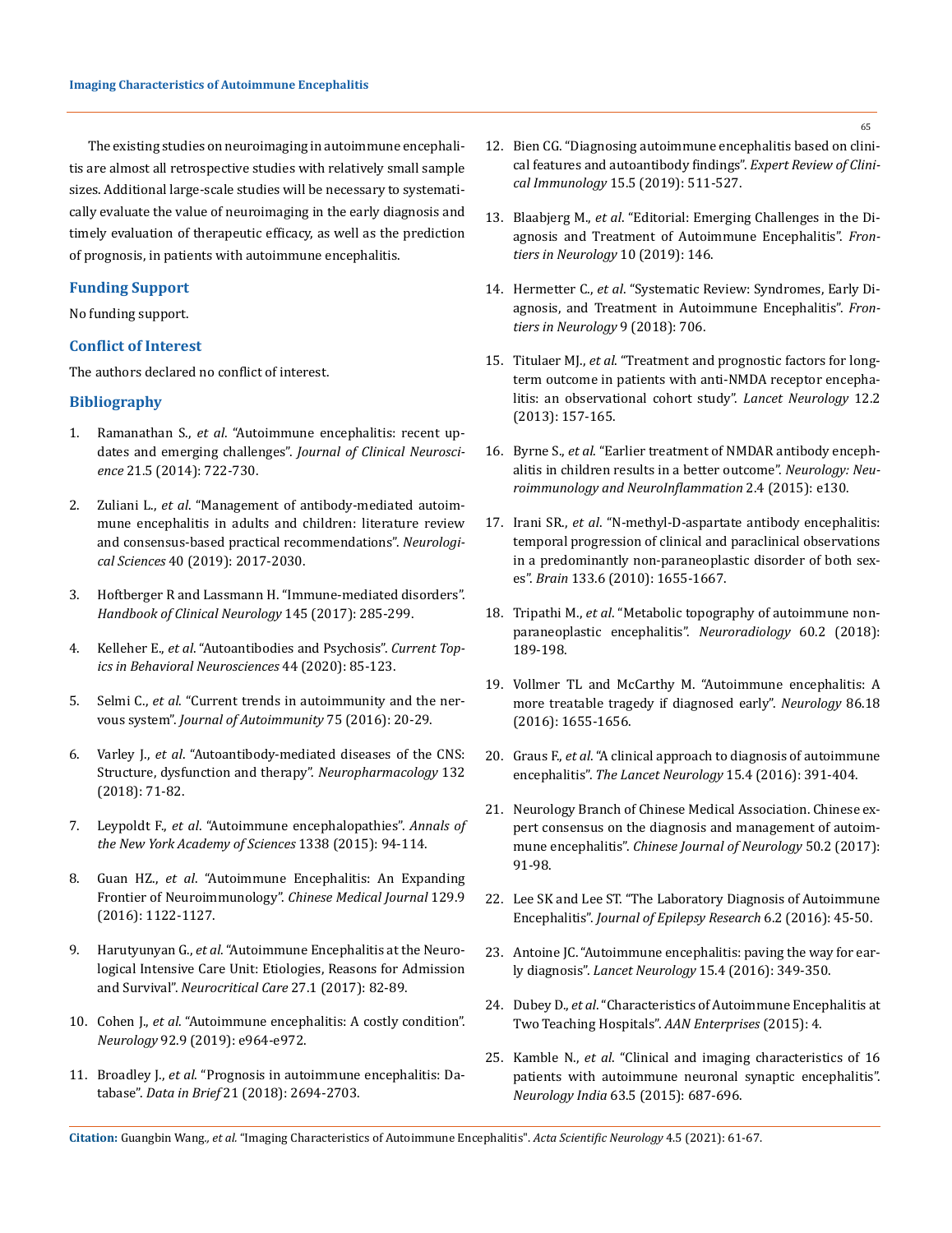- 26. Newey CR., *et al*[. "\[\(18\)F\]-Fluoro-Deoxy-Glucose Positron](https://pubmed.ncbi.nlm.nih.gov/27559482/)  [Emission Tomography Scan Should Be Obtained Early in Cases](https://pubmed.ncbi.nlm.nih.gov/27559482/)  [of Autoimmune Encephalitis".](https://pubmed.ncbi.nlm.nih.gov/27559482/) *Autoimmune Diseases* (2016): [9450452.](https://pubmed.ncbi.nlm.nih.gov/27559482/)
- 27. Dalmau J., *et al*[. "Clinical experience and laboratory investiga](https://www.semanticscholar.org/paper/Clinical-experience-and-laboratory-investigations-Dalmau-Lancaster/6187338e58a869690b35fa848f1713c6dc6d87ae)[tions in patients with anti-NMDAR encephalitis".](https://www.semanticscholar.org/paper/Clinical-experience-and-laboratory-investigations-Dalmau-Lancaster/6187338e58a869690b35fa848f1713c6dc6d87ae) *Lancet Neurology* [10.1 \(2011\): 63-74.](https://www.semanticscholar.org/paper/Clinical-experience-and-laboratory-investigations-Dalmau-Lancaster/6187338e58a869690b35fa848f1713c6dc6d87ae)
- 28. Bacchi S., *et al*[. "Magnetic resonance imaging and positron](https://pubmed.ncbi.nlm.nih.gov/29605275/)  [emission tomography in anti-NMDA receptor encephalitis: A](https://pubmed.ncbi.nlm.nih.gov/29605275/)  systematic review". *[Journal of Clinical Neuroscience](https://pubmed.ncbi.nlm.nih.gov/29605275/)* 52 (2018): [54-59.](https://pubmed.ncbi.nlm.nih.gov/29605275/)
- 29. Albert DV., *et al*[. "Utility of Neurodiagnostic Studies in the Di](https://www.sciencedirect.com/science/article/abs/pii/S0887899415302551)[agnosis of Autoimmune Encephalitis in Children".](https://www.sciencedirect.com/science/article/abs/pii/S0887899415302551) *Pediatric Neurology* [55 \(2016\): 37-45.](https://www.sciencedirect.com/science/article/abs/pii/S0887899415302551)
- 30. Vallabhaneni D., *et al*[. "Perfusion Imaging in Autoimmune En](https://pubmed.ncbi.nlm.nih.gov/29854534/)cephalitis". *[Radiology Case Reports](https://pubmed.ncbi.nlm.nih.gov/29854534/)* (2018): 3538645.
- 31. Kojima G., *et al*[. "PET-positive extralimbic presentation of anti](https://pubmed.ncbi.nlm.nih.gov/25042574/)[glutamic acid decarboxylase antibody-associated encephali](https://pubmed.ncbi.nlm.nih.gov/25042574/)tis". *[Epileptic Disorders](https://pubmed.ncbi.nlm.nih.gov/25042574/)* 16.3 (2014): 358-361.
- 32. Finke C., *et al*[. "Functional and structural brain changes in anti-](https://www.researchgate.net/publication/264517708_Functional_and_Structural_Brain_Changes_in_Anti-N-Methyl-D-Aspartate_Receptor_Encephalitis)[N-methyl-D-aspartate receptor encephalitis".](https://www.researchgate.net/publication/264517708_Functional_and_Structural_Brain_Changes_in_Anti-N-Methyl-D-Aspartate_Receptor_Encephalitis) *Annals of Neurology* [74.2 \(2013\): 284-296.](https://www.researchgate.net/publication/264517708_Functional_and_Structural_Brain_Changes_in_Anti-N-Methyl-D-Aspartate_Receptor_Encephalitis)
- 33. Peer M., *et al*[. "Functional connectivity of large-scale brain net](https://pubmed.ncbi.nlm.nih.gov/28882707/)[works in patients with anti-NMDA receptor encephalitis: an](https://pubmed.ncbi.nlm.nih.gov/28882707/)  observational study". *Lancet Psychiatry* [4.10 \(2017\): 768-774.](https://pubmed.ncbi.nlm.nih.gov/28882707/)
- 34. Szots M., *et al*[. "Global brain atrophy and metabolic dysfunction](https://pubmed.ncbi.nlm.nih.gov/28431605/)  [in LGI1 encephalitis: A prospective multimodal MRI study".](https://pubmed.ncbi.nlm.nih.gov/28431605/)  *[Journal of the Neurological Sciences](https://pubmed.ncbi.nlm.nih.gov/28431605/)* 376 (2017): 159-165.
- 35. Heine J., *et al*[. "Beyond the limbic system: disruption and func](https://www.researchgate.net/publication/325672370_Beyond_the_limbic_system_Disruption_and_functional_compensation_of_large-scale_brain_networks_in_patients_with_anti-LGI1_encephalitis)[tional compensation of large-scale brain networks in patients](https://www.researchgate.net/publication/325672370_Beyond_the_limbic_system_Disruption_and_functional_compensation_of_large-scale_brain_networks_in_patients_with_anti-LGI1_encephalitis)  with anti-LGI1 encephalitis". *[Journal of Neurology, Neurosur](https://www.researchgate.net/publication/325672370_Beyond_the_limbic_system_Disruption_and_functional_compensation_of_large-scale_brain_networks_in_patients_with_anti-LGI1_encephalitis)gery, and Psychiatry* [89.11 \(2018\): 1191-1199.](https://www.researchgate.net/publication/325672370_Beyond_the_limbic_system_Disruption_and_functional_compensation_of_large-scale_brain_networks_in_patients_with_anti-LGI1_encephalitis)
- 36. Iizuka T., *et al*[. "Association of Progressive Cerebellar Atrophy](https://www.ncbi.nlm.nih.gov/pmc/articles/PMC5018902/)  [With Long-term Outcome in Patients With Anti-N-Methyl](https://www.ncbi.nlm.nih.gov/pmc/articles/PMC5018902/)[d-Aspartate Receptor Encephalitis".](https://www.ncbi.nlm.nih.gov/pmc/articles/PMC5018902/) *JAMA Neurology* 73.6 [\(2016\): 706-713.](https://www.ncbi.nlm.nih.gov/pmc/articles/PMC5018902/)
- 37. Gabilondo I., *et al*[. "Analysis of relapses in anti-NMDAR en](https://www.researchgate.net/publication/51593962_Analysis_of_relapses_in_anti-NMDAR_encephalitis)cephalitis". *Neurology* [77.10 \(2011\): 996-999.](https://www.researchgate.net/publication/51593962_Analysis_of_relapses_in_anti-NMDAR_encephalitis)
- 38. Dalmau J., *et al*[. "Paraneoplastic anti-N-methyl-D-aspartate re](https://www.ncbi.nlm.nih.gov/pmc/articles/PMC2430743/)[ceptor encephalitis associated with ovarian teratoma".](https://www.ncbi.nlm.nih.gov/pmc/articles/PMC2430743/) *Annals of Neurology* 61.1 (2007): 25-36.
- 39. Bigi S., *et al*[. "The growing spectrum of antibody-associated](https://pubmed.ncbi.nlm.nih.gov/25909091/)  [inflammatory brain diseases in children".](https://pubmed.ncbi.nlm.nih.gov/25909091/) *Neurology: Neuroim[munology and NeuroInflammation](https://pubmed.ncbi.nlm.nih.gov/25909091/)* 2.3 (2015): e92.
- 40. Hacohen Y., *et al*[. "Paediatric autoimmune encephalopathies:](https://pubmed.ncbi.nlm.nih.gov/23175854/)  [clinical features, laboratory investigations and outcomes in](https://pubmed.ncbi.nlm.nih.gov/23175854/)  [patients with or without antibodies to known central nervous](https://pubmed.ncbi.nlm.nih.gov/23175854/)  system autoantigens". *[Journal of Neurology, Neurosurgery, and](https://pubmed.ncbi.nlm.nih.gov/23175854/)  Psychiatry* [84.7 \(2013\): 748-755.](https://pubmed.ncbi.nlm.nih.gov/23175854/)
- 41. Holzer FJ., *et al*[. "Antibody-mediated status epilepticus: a](https://pubmed.ncbi.nlm.nih.gov/23051892/)  [retrospective multicenter survey".](https://pubmed.ncbi.nlm.nih.gov/23051892/) *European Neurology* 68.5 [\(2012\): 310-317.](https://pubmed.ncbi.nlm.nih.gov/23051892/)
- 42. Heine J., *et al*[. "Imaging of autoimmune encephalitis--Rele](https://www.sciencedirect.com/science/article/abs/pii/S0306452215004790)[vance for clinical practice and hippocampal function".](https://www.sciencedirect.com/science/article/abs/pii/S0306452215004790) *Neuroscience* [309 \(2015\): 68-83.](https://www.sciencedirect.com/science/article/abs/pii/S0306452215004790)
- 43. Lagarde S., *et al*[. "Cerebral \(18\)FluoroDeoxy-Glucose Positron](https://www.sciencedirect.com/science/article/abs/pii/S0387760415002259)  [Emission Tomography in paediatric anti N-methyl-D-aspar](https://www.sciencedirect.com/science/article/abs/pii/S0387760415002259)[tate receptor encephalitis: A case series".](https://www.sciencedirect.com/science/article/abs/pii/S0387760415002259) *Brain and Development* [38.5 \(2016\): 461-470.](https://www.sciencedirect.com/science/article/abs/pii/S0387760415002259)
- 44. Turpin S., *et al*[. "18F-Flurodeoxyglucose positron emission to](https://link.springer.com/article/10.1007/s00259-019-04302-x)[mography with computed tomography \(FDG PET/CT\) findings](https://link.springer.com/article/10.1007/s00259-019-04302-x)  [in children with encephalitis and comparison to conventional](https://link.springer.com/article/10.1007/s00259-019-04302-x)  imaging". *[European Journal of Nuclear Medicine and Molecular](https://link.springer.com/article/10.1007/s00259-019-04302-x)  Imaging* [46.6 \(2019\): 1309-1324.](https://link.springer.com/article/10.1007/s00259-019-04302-x)
- 45. Solnes LB., *et al*[. "Diagnostic Value of \(18\)F-FDG PET/CT Ver](https://www.ncbi.nlm.nih.gov/pmc/articles/PMC6944181/)[sus MRI in the Setting of Antibody-Specific Autoimmune En](https://www.ncbi.nlm.nih.gov/pmc/articles/PMC6944181/)cephalitis". *[The Journal of Nuclear Medicine 58](https://www.ncbi.nlm.nih.gov/pmc/articles/PMC6944181/)*.8 (2017): 1307- [1313.](https://www.ncbi.nlm.nih.gov/pmc/articles/PMC6944181/)
- 46. Probasco JC., *et al*[. "Abnormal brain metabolism on FDG-PET/](https://pubmed.ncbi.nlm.nih.gov/28567435/) [CT is a common early finding in autoimmune encephalitis".](https://pubmed.ncbi.nlm.nih.gov/28567435/)  *[Neurology: Neuroimmunology and NeuroInflammation](https://pubmed.ncbi.nlm.nih.gov/28567435/)* 4.4 [\(2017\): e352.](https://pubmed.ncbi.nlm.nih.gov/28567435/)
- 47. Sethi NK., *et al*[. "EEG and PET changes in anti-N-methyl-D](https://pubmed.ncbi.nlm.nih.gov/25082492/)[aspartic acid receptor encephalitis".](https://pubmed.ncbi.nlm.nih.gov/25082492/) *The American Journal of Psychiatry* [171.8 \(2014\): 889-890.](https://pubmed.ncbi.nlm.nih.gov/25082492/)
- 48. Leypoldt F., *et al*[. "Fluorodeoxyglucose positron emission to](https://pubmed.ncbi.nlm.nih.gov/22566598/)[mography in anti-N-methyl-D-aspartate receptor encephali](https://pubmed.ncbi.nlm.nih.gov/22566598/)tis: distinct pattern of disease". *[Journal of Neurology, Neurosur](https://pubmed.ncbi.nlm.nih.gov/22566598/)[gery, and Psychiatry](https://pubmed.ncbi.nlm.nih.gov/22566598/)* 83.7 (2012): 681-686.
- 49. Novy J., *et al*[. "FDG-PET hyperactivity pattern in anti-NMDAr](https://pubmed.ncbi.nlm.nih.gov/27397089/)  encephalitis". *[Journal of Neuroimmunology](https://pubmed.ncbi.nlm.nih.gov/27397089/)* 297 (2016): 156- [158.](https://pubmed.ncbi.nlm.nih.gov/27397089/)

**Citation:** Guangbin Wang*., et al.* "Imaging Characteristics of Autoimmune Encephalitis". *Acta Scientific Neurology* 4.5 (2021): 61-67.